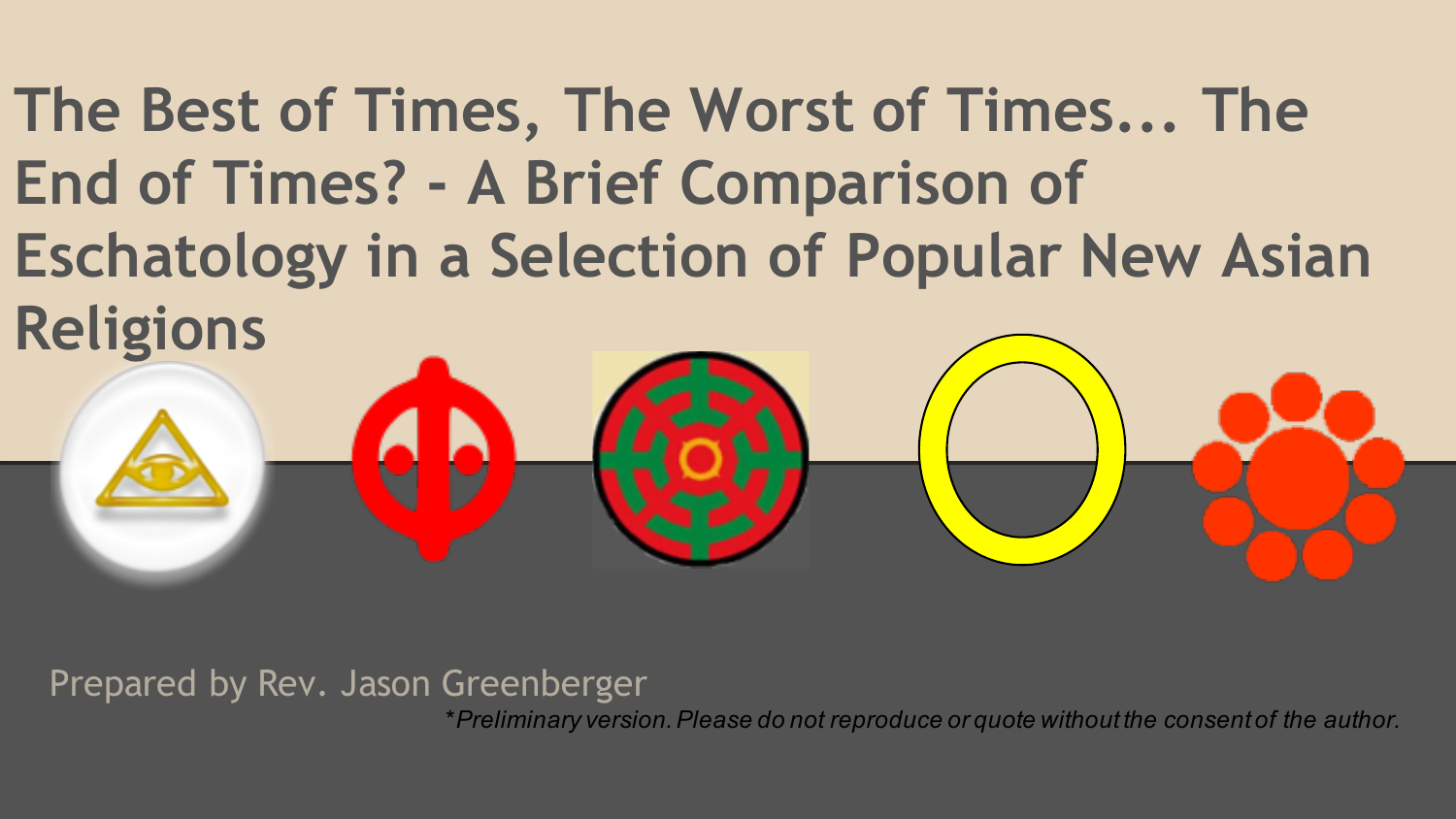#### **Structure of Presentation- State of My Research**

State of Research





Presentation Structure:

- Categorical vs. Interpretive
- Overview and Background
- Eras of Humankind
- The Significance of the Order in the New Era
- Comparisons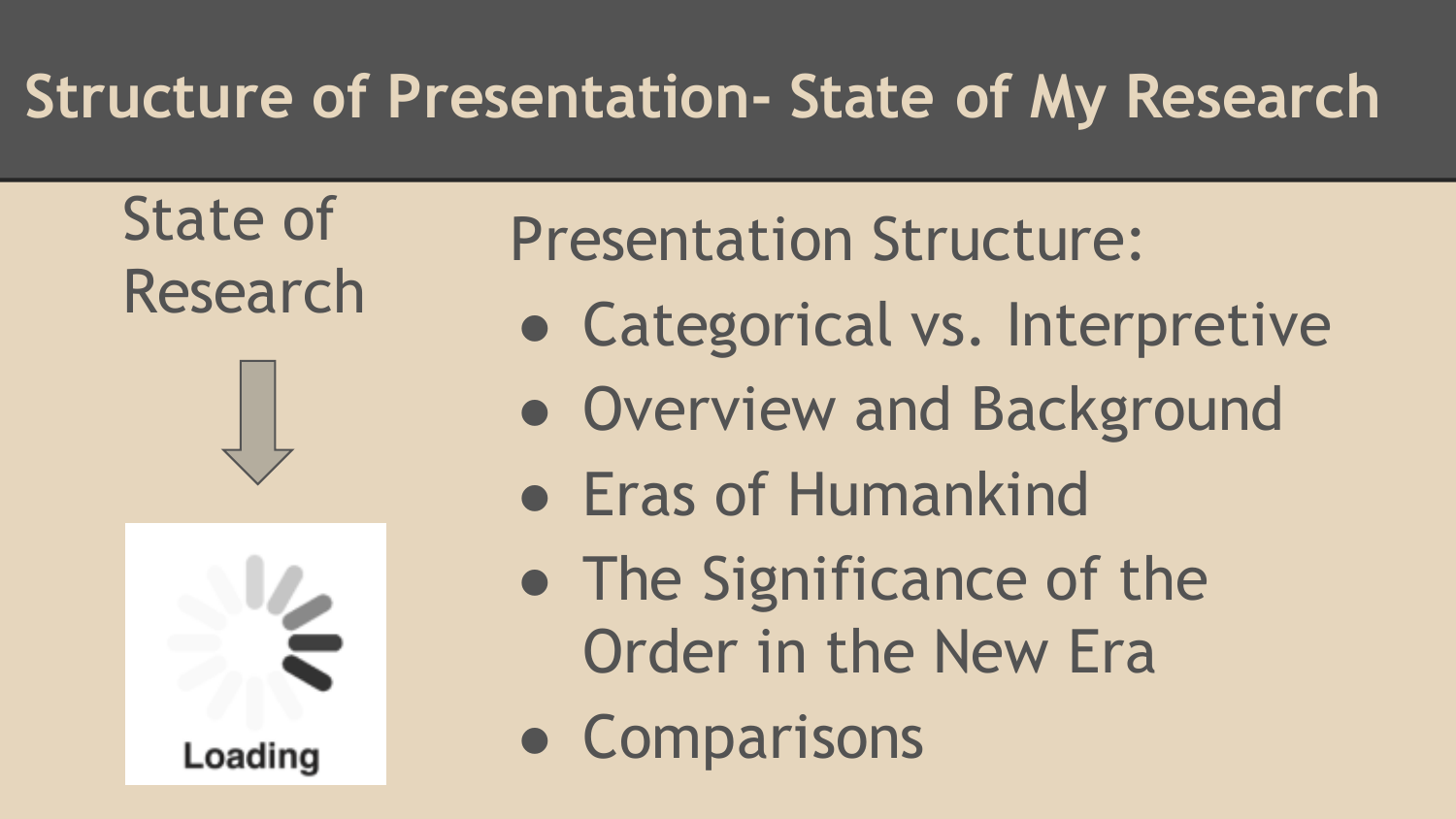# **The Early History of Each Religion**











Ngô Văn Chiêu (1878 – 1932) Lê Văn Trung  $(1876 - 1934)$ Phạm Công Tắc (1890–1959) \*1926



Wáng Juéyī (1821-1884) \*1883 Zhāng Tiānrán (1889 –1947) Sūn Sùzhēn (1895 - 1975)

Gang Ilsun (1871– 1909) Jo Jeongsan (1894- 1958) Bak Udang (1917- 1996) \*1969



Bak Jungbin (1891–1943) \*1916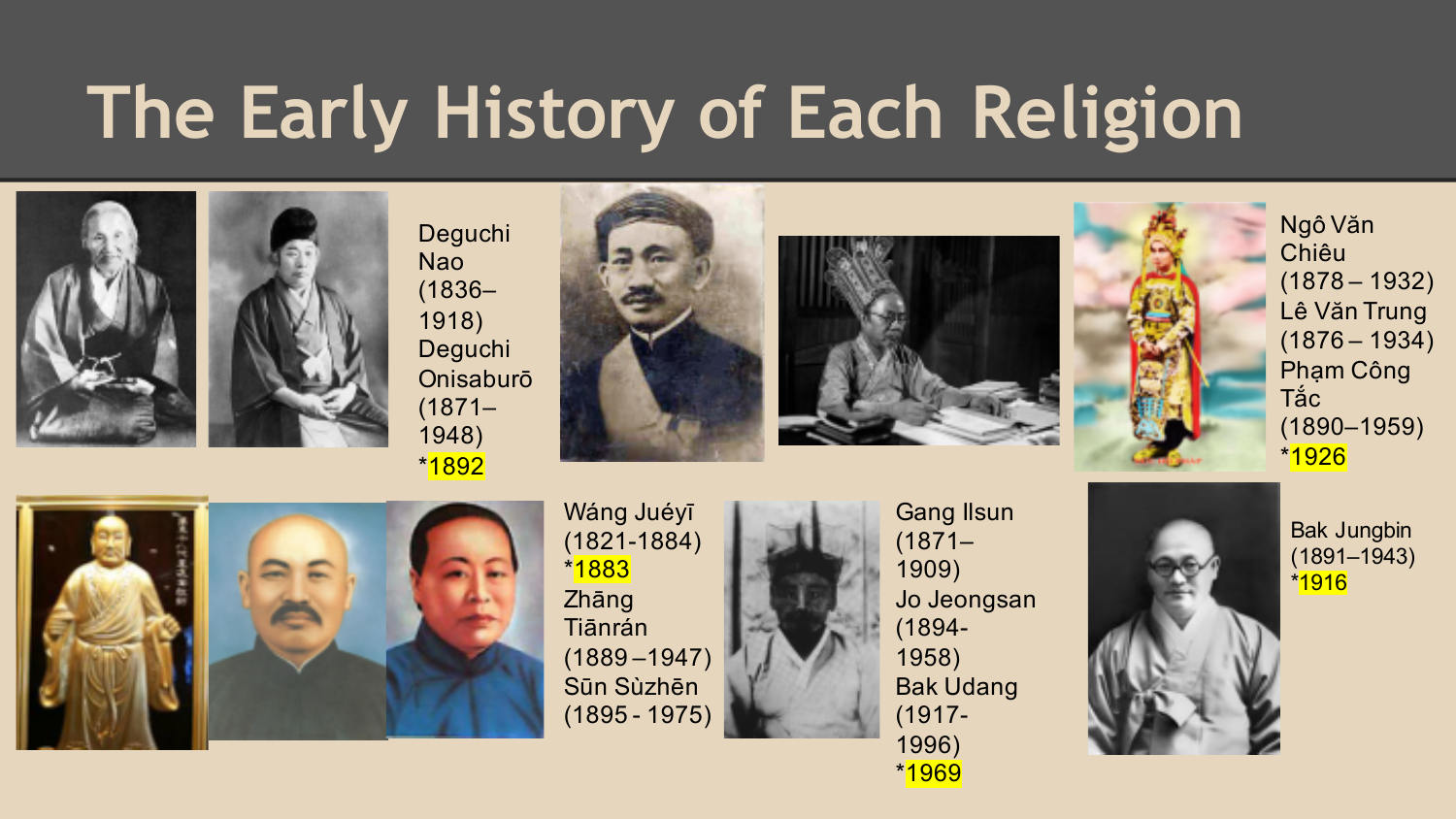# **Eras of Humanity in Yīguàn Dào**



The 3 Sun/Yáng Eras (三陽) Era of Blue Yáng (青陽期) 1,886 years (3,086-1,200 BCE) - Dīpaṃkara Buddha (燃燈佛) Era of Red Yáng (紅陽期) 3,114 years (1,200 BCE - 1912 CE)

- Śākyamuni Buddha (釋迦牟尼佛) Era of White Yáng (白陽期) 10,800 years, (began in 1912) Buddha Maitreya (彌勒佛) \*129,600 year-long cosmic megayear  $(\overline{\pi})$ . A cosmic mega-year can be broken up into twelve cosmic mega-months (會); each lasting 10,800 years.

#### Eras of Humankind Role of Yīguàn Dào in the New Era

And yet, God, our Supreme and Unsurpassable Mother was extremely compassionate. She could not bear to see the good destroyed along with the wicked. Consequently, She allowed the true Dao to be brought down to humanity and ordered Living Buddha Jìgōng and Yuèhuì Bodhisattva to reincarnate back into the world to save the denizens of three offices by bringing the great immortals from the realm of spirits, the sentient beings of the world, and the ghosts of the netherworld back to heaven in the same manner. These two great figures, Living Buddha Jìgōng and Yuèhuì Bodhisattva, our venerable master and venerable mother, received a mandate from Lǎomǔ to transmit the true Dao and universally liberate the three offices. They were put in charge of this final and ultimate endeavor and thereby, they transmitted the true Dao without relying on scripture or getting caught up in non-essential outside of the scope of doctrine. They pointed devotees directly to their heart-minds (the conscience and spiritual nature possessed by all humans. This enabled the devotees to see into their true self-nature and achieve buddhahood." 《三寶心法(回天之道)》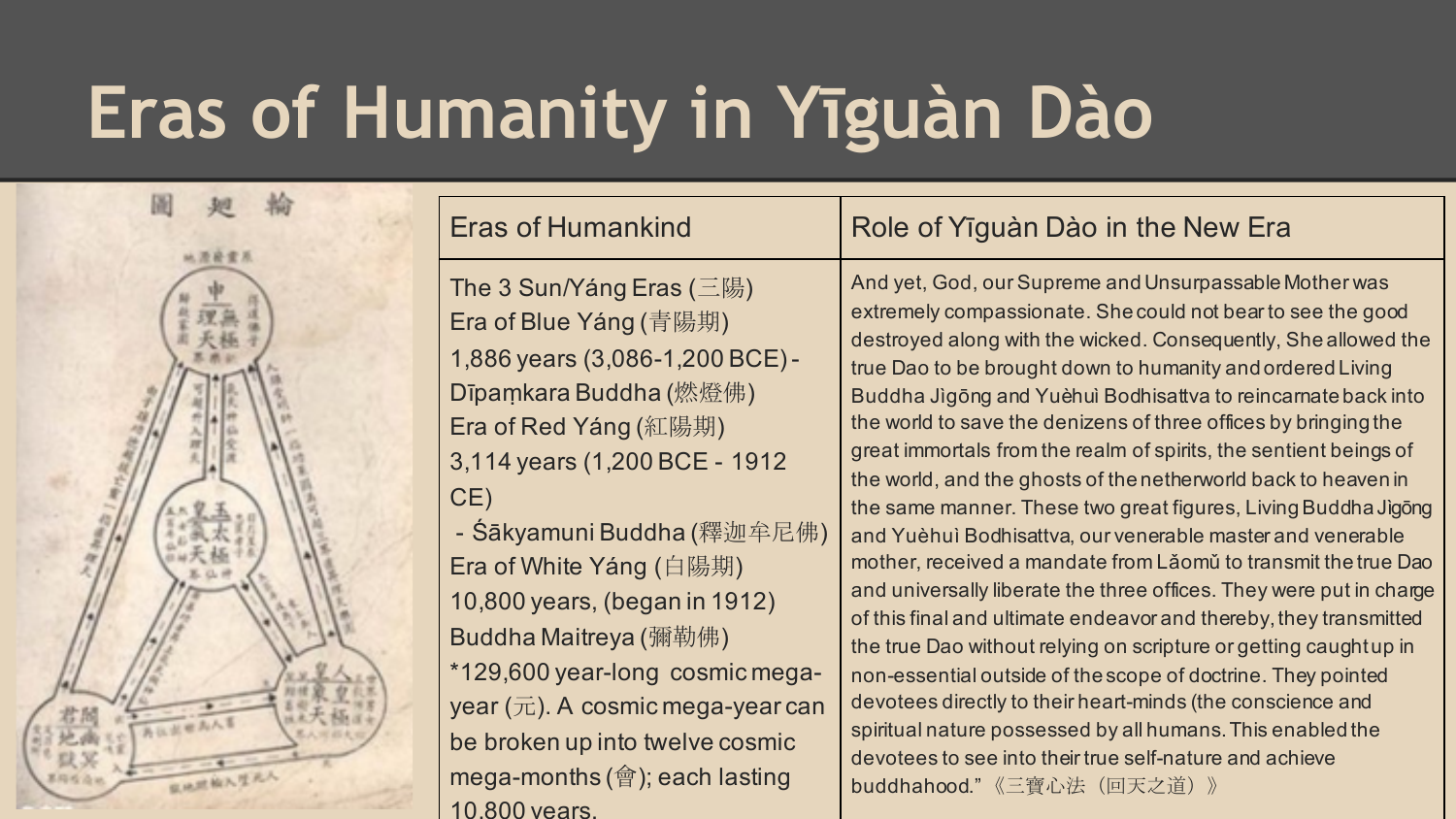# **Eras of Humanity in Caodaism**



| <b>Eras of Humankind</b>                                                                                                                                                                                                                                                                                                                                                                                                                                                                                                                                                        | Role of Caodaism in the New<br>Era                                                                                                                                                                                                                                                                                                                                                                                    |
|---------------------------------------------------------------------------------------------------------------------------------------------------------------------------------------------------------------------------------------------------------------------------------------------------------------------------------------------------------------------------------------------------------------------------------------------------------------------------------------------------------------------------------------------------------------------------------|-----------------------------------------------------------------------------------------------------------------------------------------------------------------------------------------------------------------------------------------------------------------------------------------------------------------------------------------------------------------------------------------------------------------------|
| <b>Prehistory-</b><br>Harmony with nature. One religion modeled on the<br>Vedic Rgveda. Era ends in hedonism and loss of<br>purpose.<br>The First Universal Amnesty (一期普度)<br>Several religions emerge: Judaism, Buddhism<br>(Dīpaṃkara Buddha 燃燈佛), Daoism (Tàishàng Dàozǔ<br>太上道祖), and Confucianism (Wénchāng Dìjūn 文昌帝<br>君)<br>The Second Universal Amnesty (二期普度))<br>Śākyamuni Buddha (釋迦牟尼), Tàishàng Lǎojūn (太上<br>老君), Confucius (孔子), and Jesus<br>The Third Universal Amnesty (三期普度))<br>Avalokiteśvara Bodhisattva (觀音菩薩), Lǐ Bái (太白金星<br>), Lord Guān Yǔ (關聖帝君). | Caodaism views its order as<br>uniquely qualified to unite the<br>religions which emerged during<br>the previous two universal<br>amnesties. It is believed that<br>though God revealed his truth<br>many times, divine messages in<br>the past always relied upon<br>human frailty, however, the third<br>universal amnesty presents on-<br>going opportunities for God to<br>communicate with humanity<br>directly. |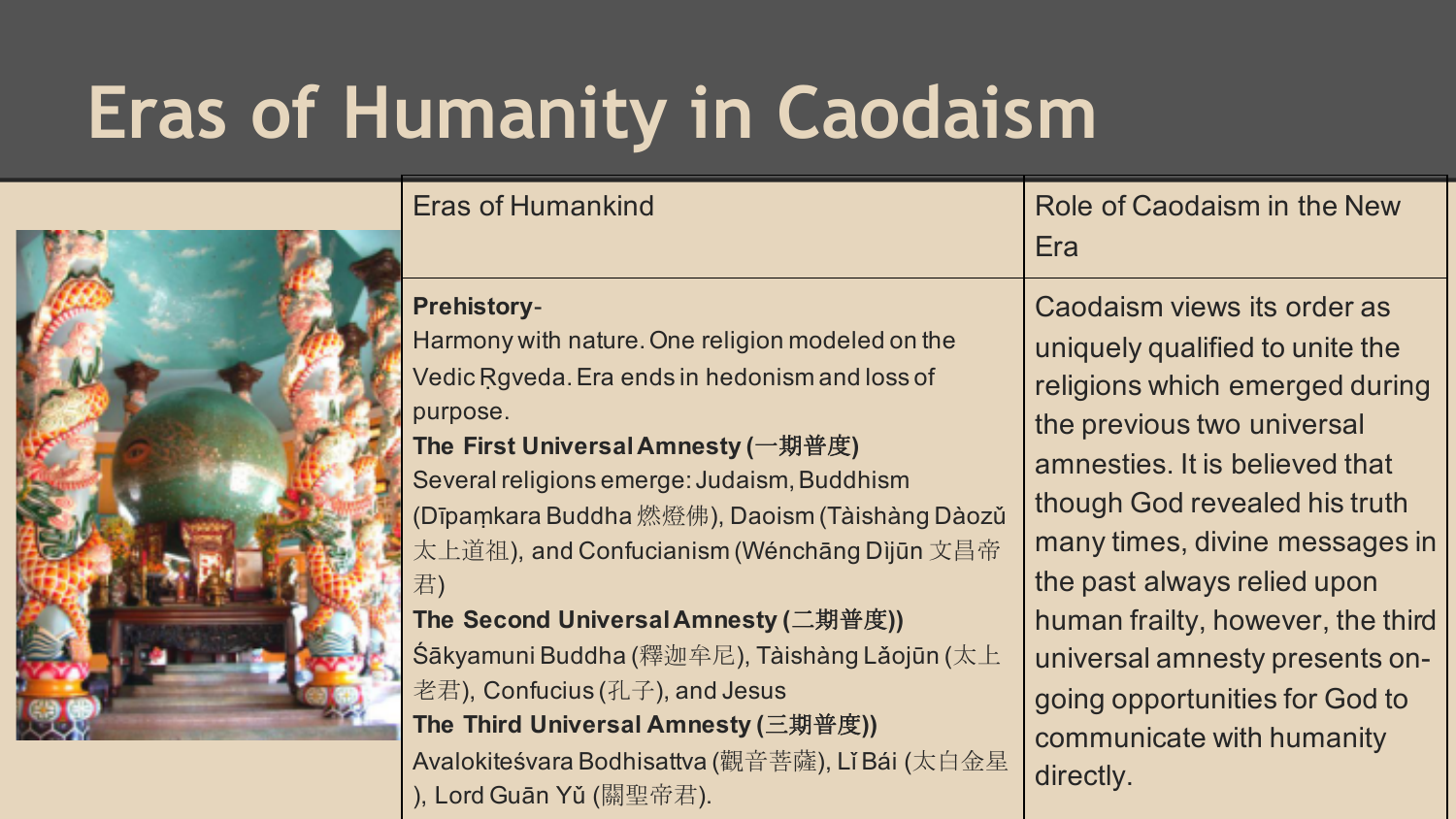# **Eras of Humanity in Daesoonjinrihoe**



| <b>Eras of Humankind</b>                                                                                                                                                                                                                                                                                                                                                                                                                                                                                                   | Role of Daesoonjinrihoe in the New Era                                                                                                                                                                                                                                                                                                                                                                                                                                                                                                                                                                                                                                                                                                                                                                                                                                                                                                                                                                                                                            |
|----------------------------------------------------------------------------------------------------------------------------------------------------------------------------------------------------------------------------------------------------------------------------------------------------------------------------------------------------------------------------------------------------------------------------------------------------------------------------------------------------------------------------|-------------------------------------------------------------------------------------------------------------------------------------------------------------------------------------------------------------------------------------------------------------------------------------------------------------------------------------------------------------------------------------------------------------------------------------------------------------------------------------------------------------------------------------------------------------------------------------------------------------------------------------------------------------------------------------------------------------------------------------------------------------------------------------------------------------------------------------------------------------------------------------------------------------------------------------------------------------------------------------------------------------------------------------------------------------------|
| The Former World (先天)<br>Later World (後天)<br>Six Stages of Waning Proximity from<br>Dao (六度數)." They are as follows<br>1.) The Era of Divine Thearchs (皇時<br>代) 2.) The Era of Sagely Emperors (<br>帝時代) 3.) The Era of Heavenly-<br>mandated Kings (王時代) 4.) The Era<br>of Cunning Tyrants (覇時代) 5.) The<br>Era of Uncivilized Rulers (夷狄時代)<br>6.) The Era of Beasts (禽獸時代)<br>*129,600 year-long cosmic mega-<br>year $(\overline{\pi})$ . 12 cosmic mega-months (<br>$\hat{\mathcal{F}}$ ); each lasting 10,800 years. | Skillful Wisdom (權智), Chapter 1 Verse 21<br>Every time God had an opportunity, he would tell his assembly of<br>disciples, "In governing over the three realms as the Supreme<br>Sovereign, I have rectified all the stages (of humanity's proximity to<br>Dao) from the Former World, and soon I will open a new destiny for<br>the Later World by building a realm for immortals in this world."<br>Whenever He said this, the slower among his assembly of disciples<br>would bemoan (what they perceived to be) God's lack of urgency.<br>They resigned themselves to just hope that God would establish the<br>great opening to the new era as soon as possible.<br>Prophetic Divination (預示) Verse 6<br>I have rectified the stages of the Former World and in the Later<br>World, the path to the boundless and eternal realm of immortals will<br>be opened. The grudges born from mutual conflict in the Former<br>World will be resolved, and through the Dao of mutual life-giving, it<br>will become widely known that God has redeemed His subjects. |
|                                                                                                                                                                                                                                                                                                                                                                                                                                                                                                                            | Noble Individuals Empowered by Dao (道通君子)                                                                                                                                                                                                                                                                                                                                                                                                                                                                                                                                                                                                                                                                                                                                                                                                                                                                                                                                                                                                                         |

 $N$ ohle Populace (荅生君子)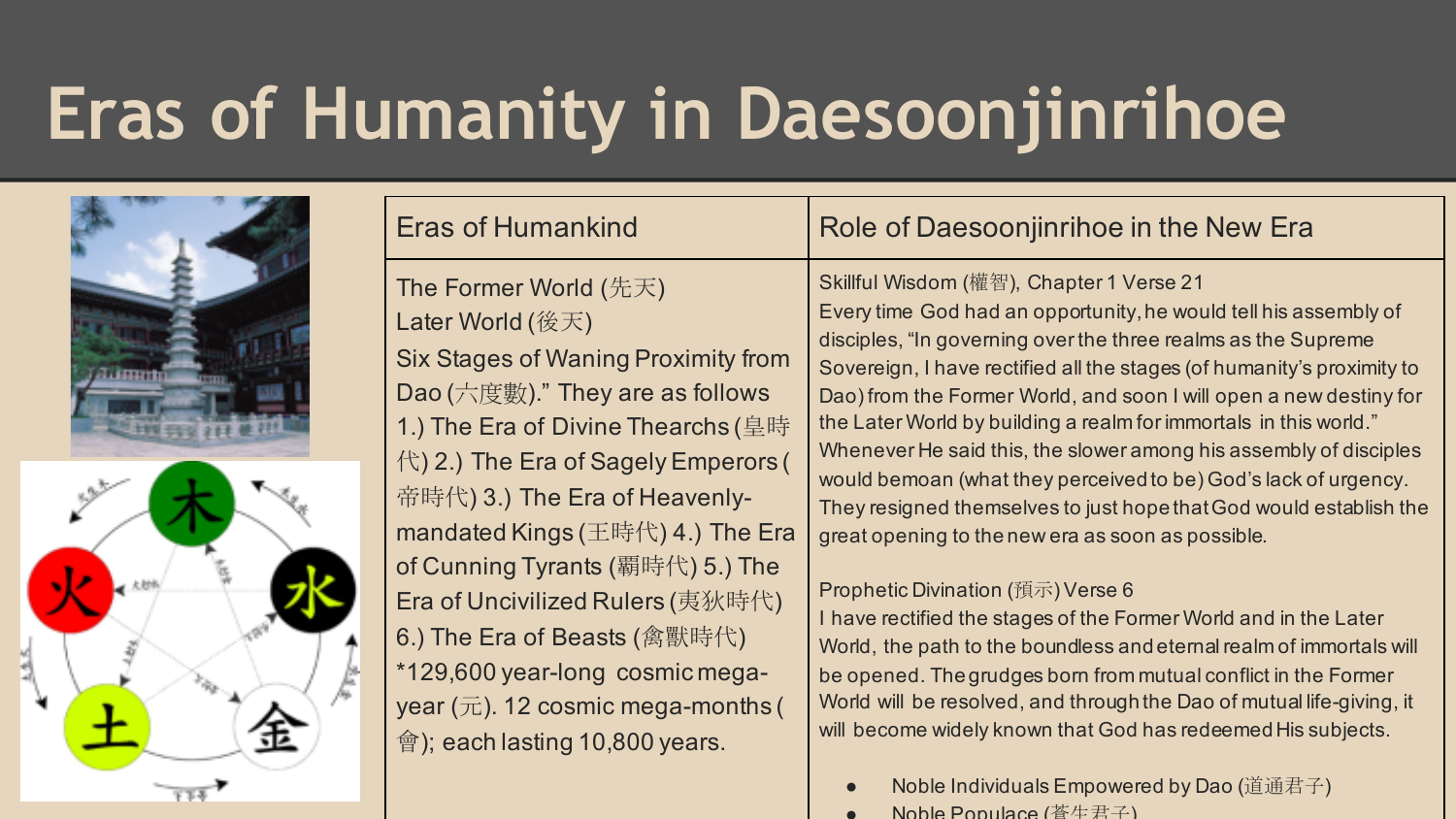# **Bonus Slide: Daesoonjinrihoe**

Teaching the Dharma (教法), Chapter 2 Verse 55

The Former World was an era of heroes wherein individuals partook of transgressions in their pursuit of life. However, the Later World is an era of sages wherein individuals partake in goodness in their pursuit of life. Does one become long-lasting by means of pursuing life through transgressions or by means of pursuing life through goodness? Now in the Later World, sentient beings establish themselves according to the standard of living through partaking in goodness.

Prophetic Divination (預示) Verse 13

In the Former World, (humanity's) situation was narrower in scope and matters were easier. Even the application of one method of Dao was enough to bring chaotic matters back under control. In the Later World, (humanity's) situation is broader and matters are more complicated. If all methods of Dao are not united and utilized, then efforts will be insufficient for bringing chaos back into balance. Prophetic Divination Verse 77

"In the Former World, mālās (prayer/recitation beads) were strung using 108 beads, however, in the Later World, they will be strung using 105 beads."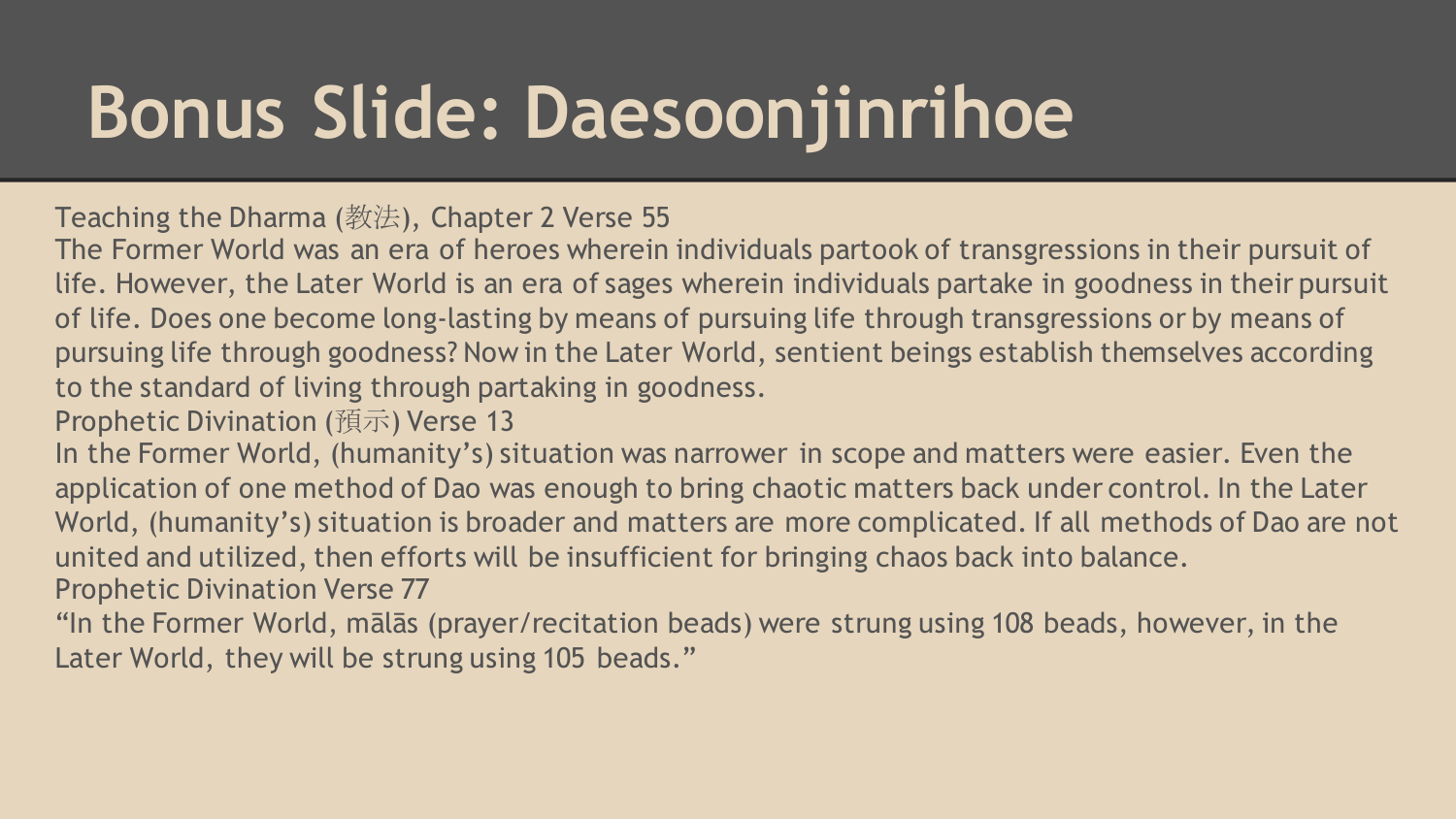# **Eras of Humanity in Oomoto**

| Eras of Humankind*                                                                                                                                                                                                                                                                                                                                                                                                                                                                               | Role of Oomoto in the New Era                                                                                    |
|--------------------------------------------------------------------------------------------------------------------------------------------------------------------------------------------------------------------------------------------------------------------------------------------------------------------------------------------------------------------------------------------------------------------------------------------------------------------------------------------------|------------------------------------------------------------------------------------------------------------------|
| Age of Maitreya's Construction of a New<br>World (みろくの世建設)                                                                                                                                                                                                                                                                                                                                                                                                                                       | The Oomoto belief is that in light of<br>this age and God relationship with<br>the Deguchi family, the world's   |
| Part four, chapter four of Divine Signposts<br>(道の栞) details how God sent down the<br>spirits Izu (厳霊) and Mizu (瑞霊) to create<br>Maitreya's new world as a salvific action<br>performed for humanity. It specifies that<br>the God, Ushitora no Konjin (艮の金神)<br>and His consort, Goddess, Hitsujisaru no<br>Konjin $(\#\,\mathbb{F}\,\mathbb{O}\,\hat{\oplus}\,\mathbb{H})$ are engaged in the<br>holy work of completing the preparation for<br>the realization of the divine realm on earth. | continuation relies upon the<br>unbroken hereditary succession of<br>female Lineage Masters within the<br>family |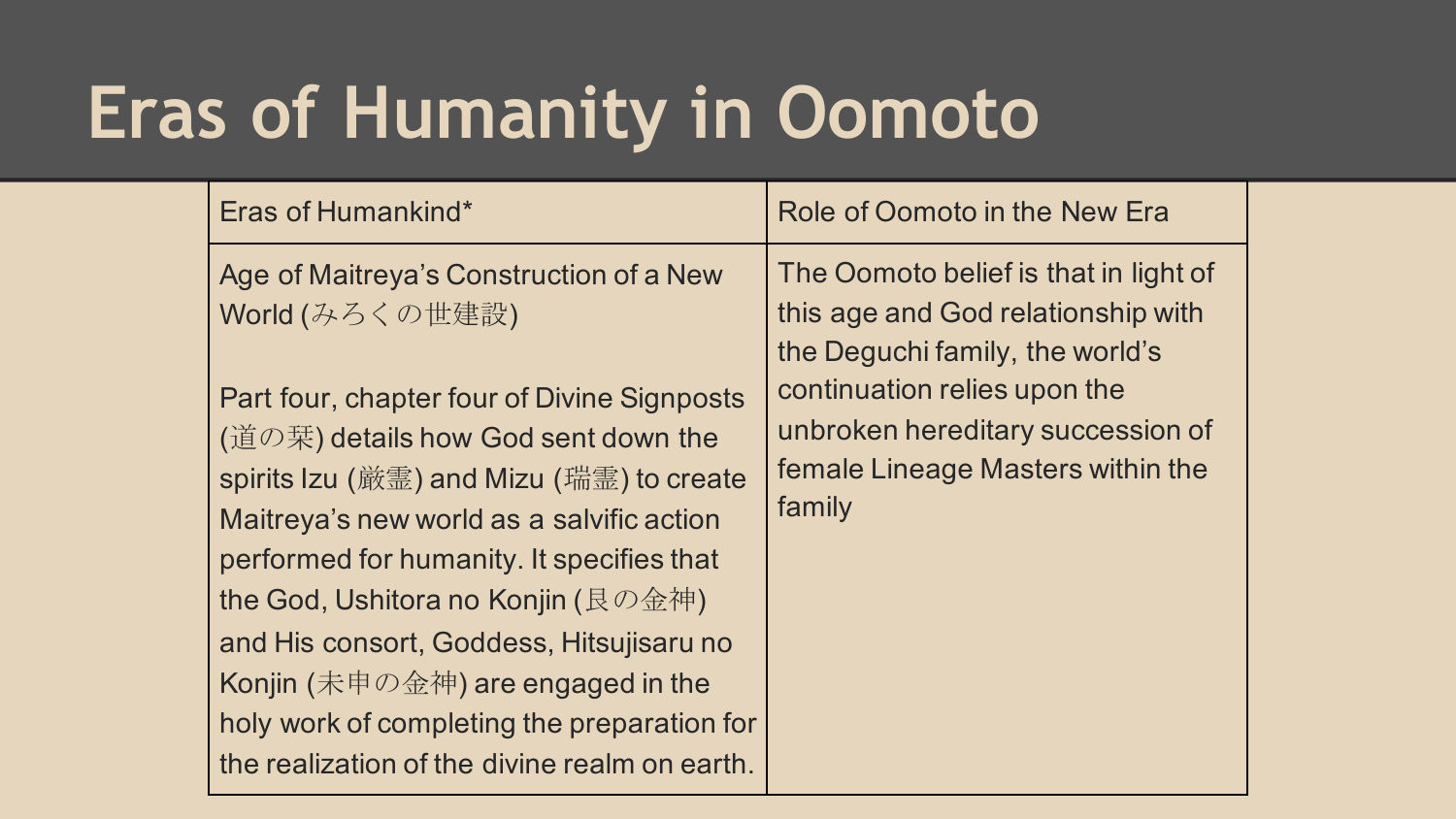# **Eras of Humankind in Won Buddhism**

| • Synthesis of religious<br>● The Founding Motto (開教表語):<br><b>REA 2016</b><br>"With this Great Opening of matter, Let there<br>thought<br>• Reformation<br>be a Great Opening of spirit (物質이 開闢되<br>• Increased opportunity for<br>니 精神을 開闢하자)<br>liberation/enlightenment<br>● The founding motive (開教-動機)<br>Scientific Civilization (科學文明)<br>• Paradise (樂園) through expanding<br>spiritual power to conquer material<br>power.<br>● The Won Era (圓期) |
|------------------------------------------------------------------------------------------------------------------------------------------------------------------------------------------------------------------------------------------------------------------------------------------------------------------------------------------------------------------------------------------------------------------------------------------------------------|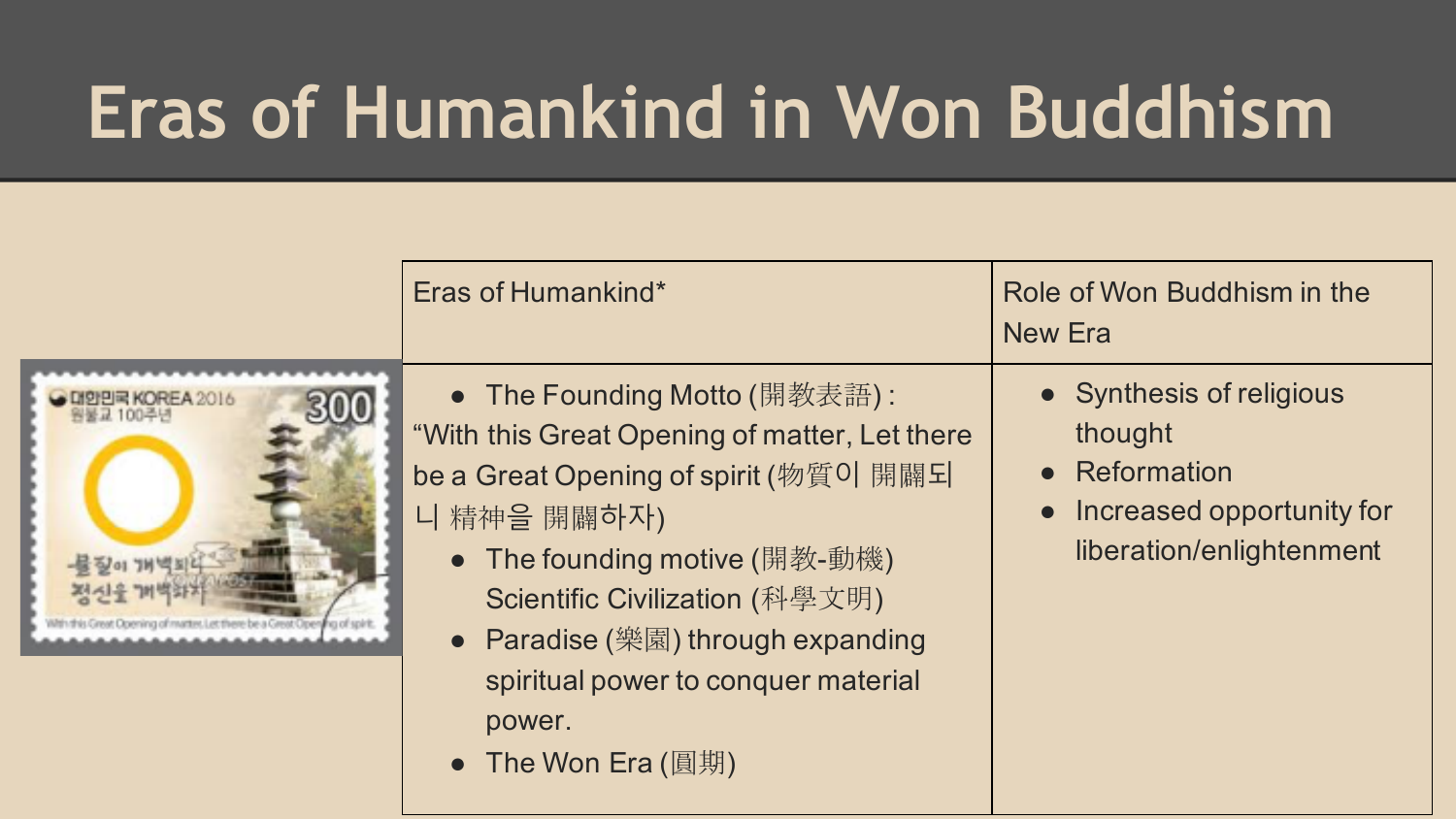#### **Comparison- General**

●Further thoughts on Categorical vs. Interpretive Eschatologies ●The imminent nature of the world to come in Oomoto and Daesoonjinrihoe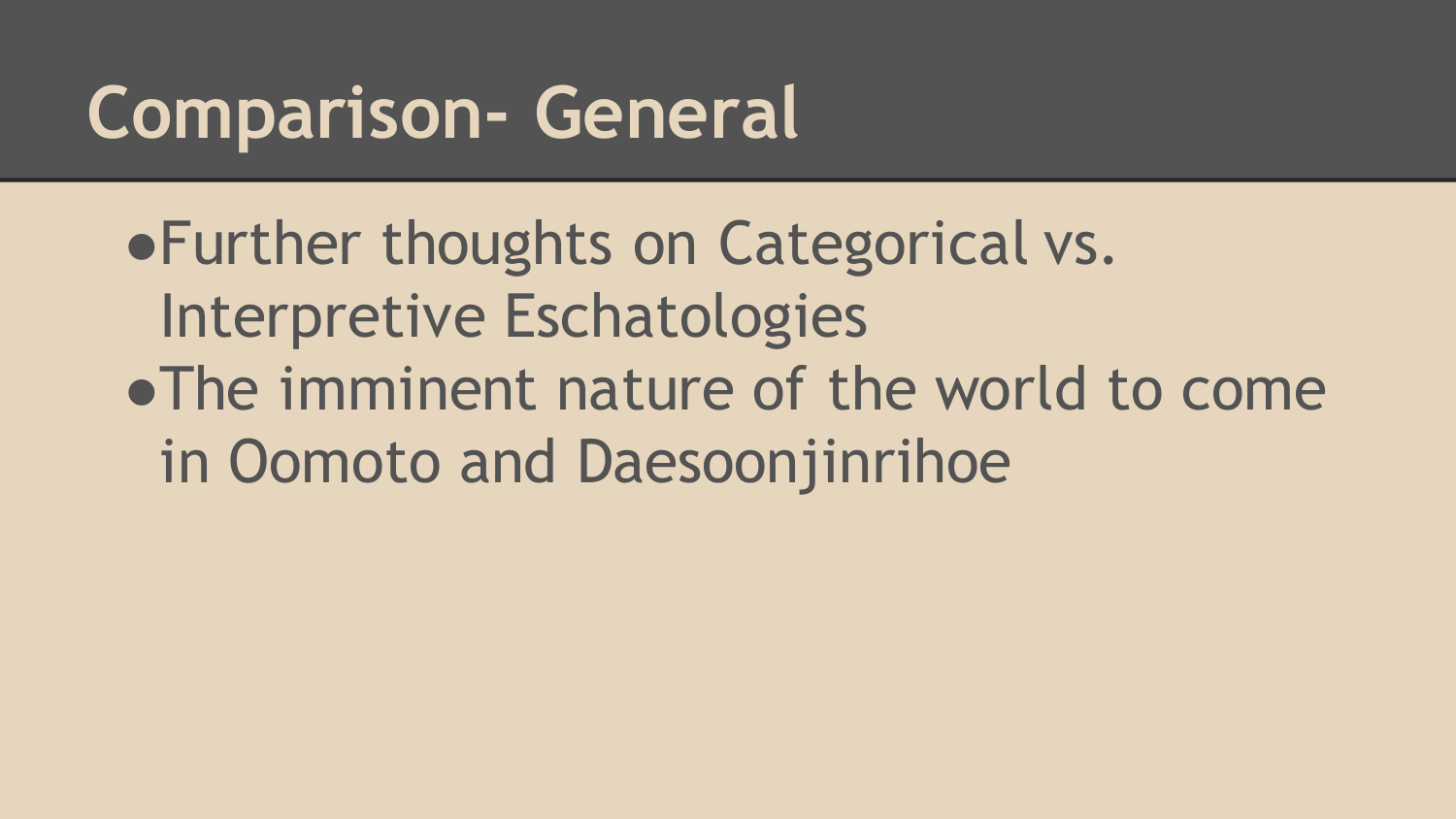# **Comparison- Terminology**

- "先天" & "後天" in Yīguàn Dào and Daesoonjinrihoe. Yīguàn Dào's competition with the Phoenix Halls (鸞唐) and the claim of "Automatic Writing of the Prior Heaven (先天扶乩)" vs. Automatic Writing of Posterior Heaven (後天扶乩)." Daesoonjinrihoe's "Later World" as a utopia.
- Cosmic time  $(\neg \overline{\pi} + \underline{\Box} \circledast)$  in Yīguàn Dào and Daesoonjinrihoe. "The End" or a "New Beginning?" \*Shào Kāngjié (邵康節)- "The Book of the Thearchical Ruling Order of the World (皇極經世書)"
- The great opening (of an era) (開闢) in Daesoonjinrihoe and Won Buddhism. Daesoonjinrihoe's "Lord of the Great Opening (of the New Era) (開闢長)." Paradise through divine intervention or through human endeavor by a spiritually advanced community?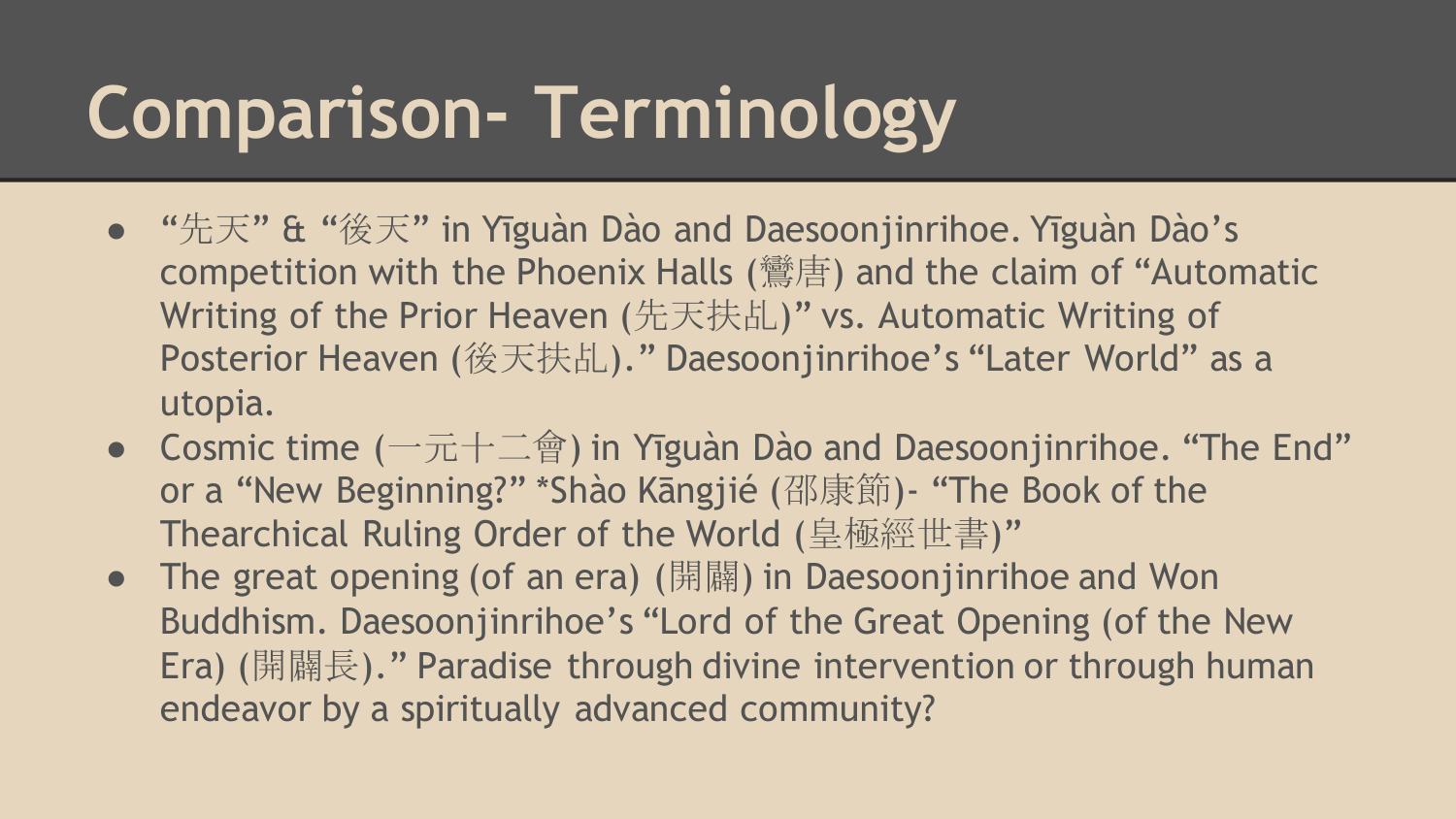# **Sources for Presentation- Images**

http://www.oomoto.or.jp/Images/imKyos/Kaiso.gif

https://upload.wikimedia.org/wikipedia/commons/thumb/2/25/Onisaburo\_Deguchi\_2.jpg/200px-Onisaburo\_Deguchi\_2.jpg http://www.thienlybuutoa.org/Giaoly/NgoVanChieu/NMChieu-01.jpg http://www.daotam.info/booksv/dnddhtd1.jpg https://c1.staticflickr.com/1/366/18522588295\_ee08086745\_b.jpg http://album.blog.yam.com/show.php?a=weide7408&f=7929199&i=15605424 http://cfile229.uf.daum.net/image/2446DC385664CCAB052AD0 http://pic.pimg.tw/travelman5555/1378221835-4207311510.jpg https://upload.wikimedia.org/wikipedia/commons/6/61/Cao\_Dai\_Temple\_01.jpg http://www.kidoham.co.kr/data/file/91/3554141538\_c827d53d\_yeoju06.jpg http://www.babyhome.com.tw/PPIC/c/NEW/Cooperation/C-f/C-f4/C-f41/0902C-f41-NP0902-42\_1.gif http://www.dailywrn.com/imgdata/dailywrn\_com/201604/201604291507800.png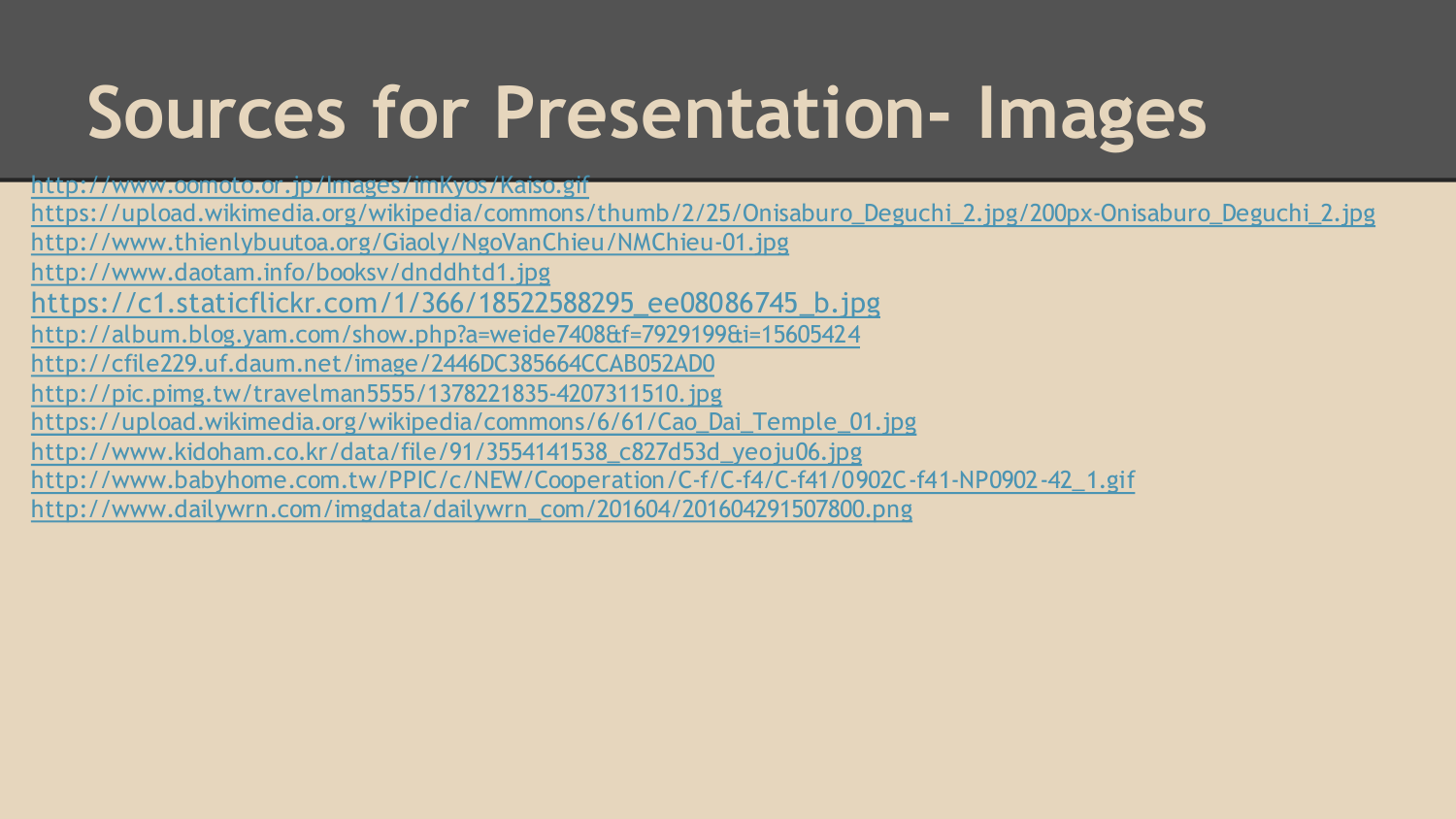#### **Sources for Presentation**

*An Introduction to Daesoonjinrihoe.*Daesoon Institute of Religion & Culture, 2014.

*Appendix I. Introduction to Won Buddhism. In Korean and English- The Principal Book of Won-Buddhism*. Department of International Affairs of Won-Buddhist Headquarters, 2008.

Blagov, Sergei. *Caodaism: Vietnamese Traditionalism and Its Leap into Modernity*. Nova Science Publishers, Inc. 2001.

慈聲橋。《一貫道弟子應有的認識》善書緣, 2014.

Clart, Philip. *The Phoenix and the Mother: The Interaction of Spirit Writing Cults and Popular Sects in Taiwan*. Journal of Chinese Religions, no. 25 (1997).

*Daesoonjinrihoe: The Fellowship of Daesoon Truth*. Daesoon Institute of Religion & Culture, 2010.

대순진리회요람. Accessed June 30, 2016.http://www.idaesoon.or.kr/bible/brochure.asp?PageInfo=M3S04&SubInfo=0400 Deguchi, Kyotaro and Charles Rowe (translator). *The Great Onisaburo Deguchi.* Aiki News, 1998.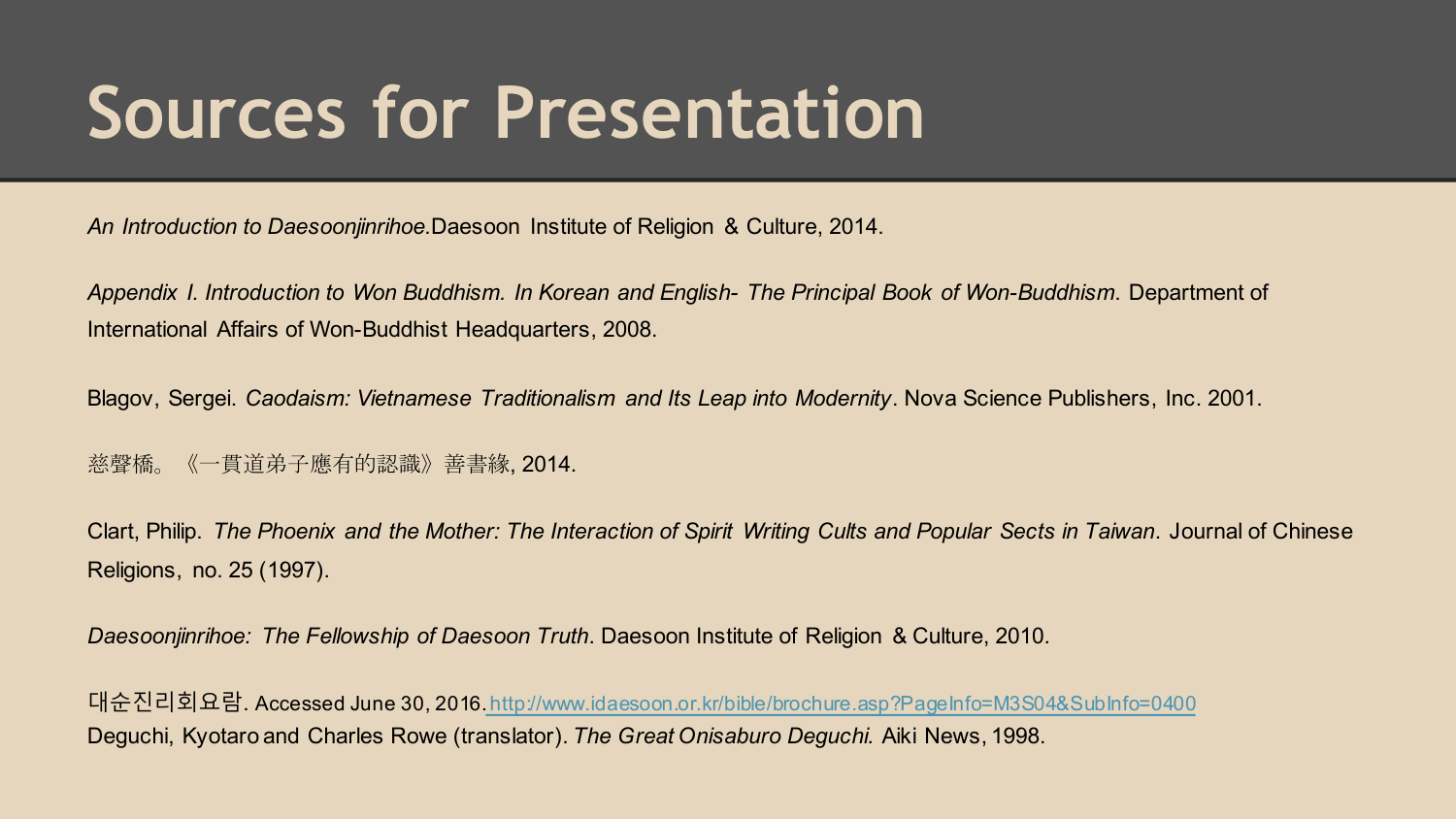#### **Sources for Presentation- Continued**

*"F- Ba Thời kỳ khai Đạo*." CHƯƠNG III - Ba Đài. Accessed June 30, 2016.

http://www.daotam.info/booksv/DichLyCaoDai/NguyenThuy/So3HuyenDieu/so3huyendieu-III.htm

Goossaert, Vincent, and David A. Palmer. *The Religious Question in Modern China*. Chicago: University of Chicago Press, 2011.

Lu, Y., and G. Lang. *Impact of the State on the Evolution of a Sect*. *Sociology of Religion* 67, no. 3 (2006): 249-70. doi:10.1093/socrel/67.3.249.

Lu, Yunfeng. *The Transformation of Yiguan Dao in Taiwan: Adapting to a Changing Religious Economy*. Lanham, MD: Lexington Books, 2008.

《認理歸真》。 臺北縣板橋市: 正一善書出版社。

日新日德崇信佛堂。2009. Accessed June 30, 2016. http://www.gsgd.url.tw/e/page/e005.html

《三寶道義補充教材》。臺北縣板橋市: 正一善書出版社,中華民國91年8月再版。